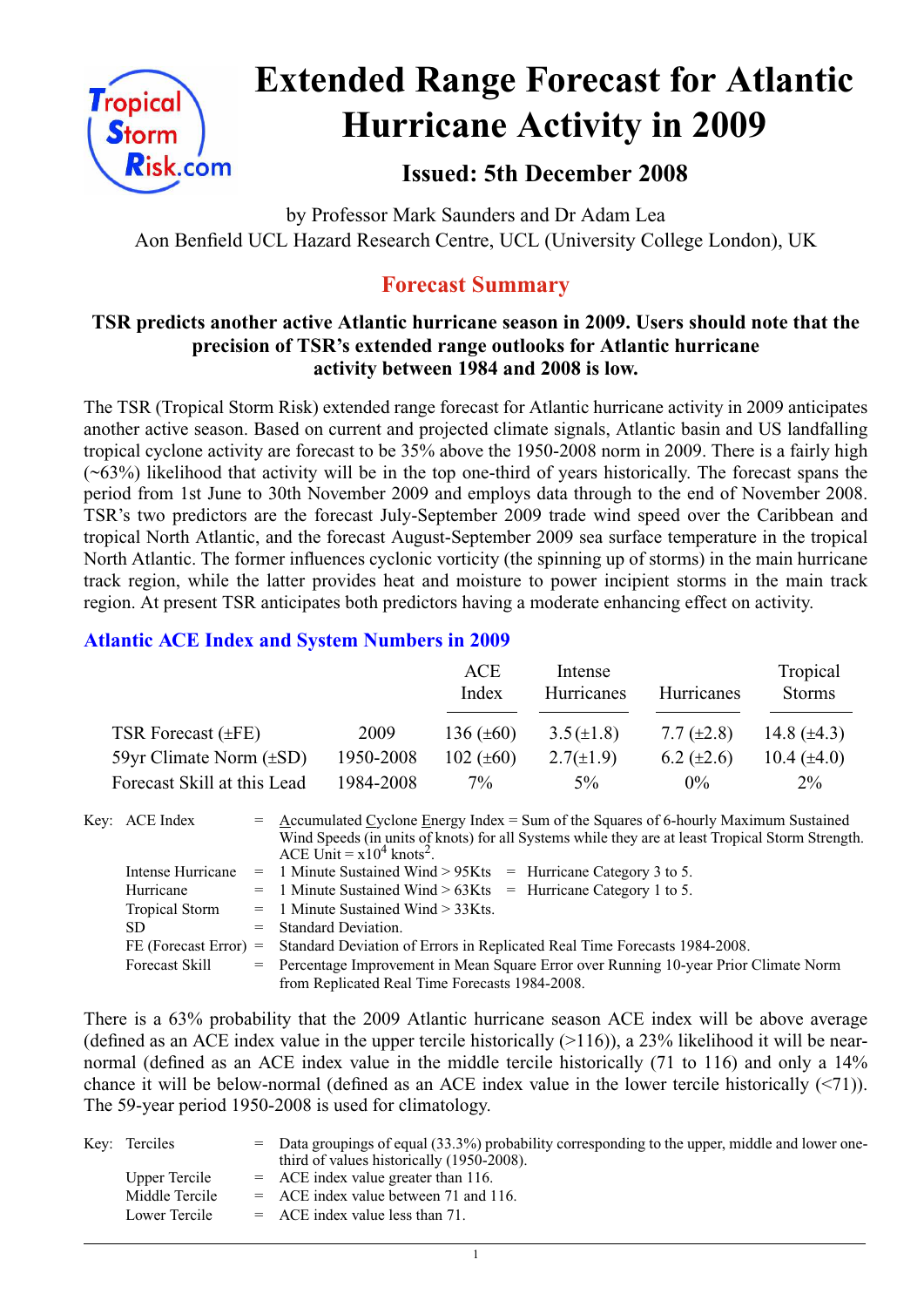#### **ACE Index & Numbers Forming in the MDR, Caribbean Sea and Gulf of Mexico in 2009**

|                              |           | ACE<br>Index   | Intense<br>Hurricanes | <b>Hurricanes</b> | Tropical<br><b>Storms</b> |
|------------------------------|-----------|----------------|-----------------------|-------------------|---------------------------|
| TSR Forecast $(\pm FE)$      | 2009      | $109 (\pm 57)$ | $3.2(\pm 1.6)$        | 5.5 $(\pm 2.5)$   | 9.8 $(\pm 3.7)$           |
| 59yr Climate Norm $(\pm SD)$ | 1950-2008 | 79 $(\pm 58)$  | $2.4(\pm 1.8)$        | 4.3 $(\pm 2.4)$   | 7.1 $(\pm 3.4)$           |
| Forecast Skill at this Lead  | 1984-2008 | $10\%$         | $9\%$                 | $5\%$             | $4\%$                     |

The Atlantic hurricane Main Development Region (MDR) is the region  $10^{\circ}$ N -  $20^{\circ}$ N,  $20^{\circ}$ W -  $60^{\circ}$ W between the Cape Verde Islands and the Caribbean Lesser Antilles. A storm is defined as having formed within this region if it reached at least tropical depression status while in the area.

There is a 62% probability that in 2009 the MDR, Caribbean Sea and Gulf of Mexico ACE index will be above average (defined as an ACE index value in the upper tercile historically (>92)), a 26% likelihood it will be near-normal (defined as an ACE index value in the middle tercile historically (41 to 92) and only a 12% chance it will be below-normal (defined as an ACE index value in the lower tercile historically (<41)). The 59-year period 1950-2008 is used for climatology.

#### **USA Landfalling ACE Index and Numbers in 2009**

|                              |           | ACE<br>Index    | Hurricanes        | Tropical<br><b>Storms</b> |
|------------------------------|-----------|-----------------|-------------------|---------------------------|
| TSR Forecast $(\pm FE)$      | 2009      | 3.4 $(\pm 2.1)$ | 2.1 $(\pm 1.6)$   | 4.7 $(\pm 2.2)$           |
| 59yr Climate Norm $(\pm SD)$ | 1950-2008 | 2.4 $(\pm 2.2)$ | $1.5 \ (\pm 1.3)$ | 3.2 $(\pm 2.0)$           |
| Forecast Skill at this Lead  | 1984-2008 | $6\%$           | 12%               | 10%                       |

| Key: ACE Index           | $=$ Accumulated Cyclone Energy Index $=$ Sum of the Squares of hourly Maximum     |
|--------------------------|-----------------------------------------------------------------------------------|
|                          | Sustained Wind Speeds (in units of knots) for all Systems while they are at least |
|                          | Tropical Storm Strength and over the USA Mainland (reduced by a factor of 6).     |
|                          | ACE Unit = $x10^4$ knots <sup>2</sup> .                                           |
| Landfall Strike Category | = Maximum 1 Minute Sustained Wind of Storm Directly Striking Land.                |
| <b>USA Mainland</b>      | $=$ Brownsville (Texas) to Maine.                                                 |

USA landfalling intense hurricanes are not forecast since we have no skill at any lead.

There is a 64% probability that in 2009 the USA landfalling ACE index will be above average (defined as a USA ACE index value in the upper tercile historically (>2.60)), a 21% likelihood it will be near-normal (defined as a USA ACE index value in the middle tercile historically (1.15 to 2.60) and only a 15% chance it will be below-normal (defined as a USA ACE index value in the lower tercile historically  $(\leq 1.15)$ ). The 59-year period 1950-2008 is used for climatology.

#### **Caribbean Lesser Antilles Landfalling Numbers in 2009**

|                              |                                                                             | ACE<br>Index                                                                                                                                                                                                                                                        | Intense<br>Hurricanes | <b>Hurricanes</b> | Tropical<br><b>Storms</b> |
|------------------------------|-----------------------------------------------------------------------------|---------------------------------------------------------------------------------------------------------------------------------------------------------------------------------------------------------------------------------------------------------------------|-----------------------|-------------------|---------------------------|
| TSR Forecast $(\pm FE)$      | 2009                                                                        | 1.8 $(\pm 2.2)$                                                                                                                                                                                                                                                     | $0.3 \ (\pm 0.4)$     | $0.6 (\pm 0.6)$   | $1.4(\pm 1.0)$            |
| 59yr Climate Norm $(\pm SD)$ | 1950-2008                                                                   | 1.4 $(\pm 2.0)$                                                                                                                                                                                                                                                     | $0.2 \ (\pm 0.5)$     | $0.5 (\pm 0.7)$   | 1.1 $(\pm 1.0)$           |
| Forecast Skill at this Lead  | 1984-2008                                                                   | $0\%$                                                                                                                                                                                                                                                               | $0\%$                 | $9\%$             | $0\%$                     |
| Key: ACE Index               | $=$ Accumulated Cyclone Energy Index = Sum of the Squares of hourly Maximum | Sustained Wind Speeds (in units of knots) for all Systems while they are at least<br>Tropical Storm Strength and within the boxed region $(10^{\circ}N-18^{\circ}N,60^{\circ}W-63^{\circ}W)$<br>(reduced by a factor of 6). ACE Unit = $x10^4$ knots <sup>2</sup> . |                       |                   |                           |

| Landfall Strike Category | = Maximum 1 Minute Sustained Wind of Storm Directly Striking Land. |
|--------------------------|--------------------------------------------------------------------|
| Lesser Antilles          | = Island Arc from Anguilla to Trinidad Inclusive.                  |